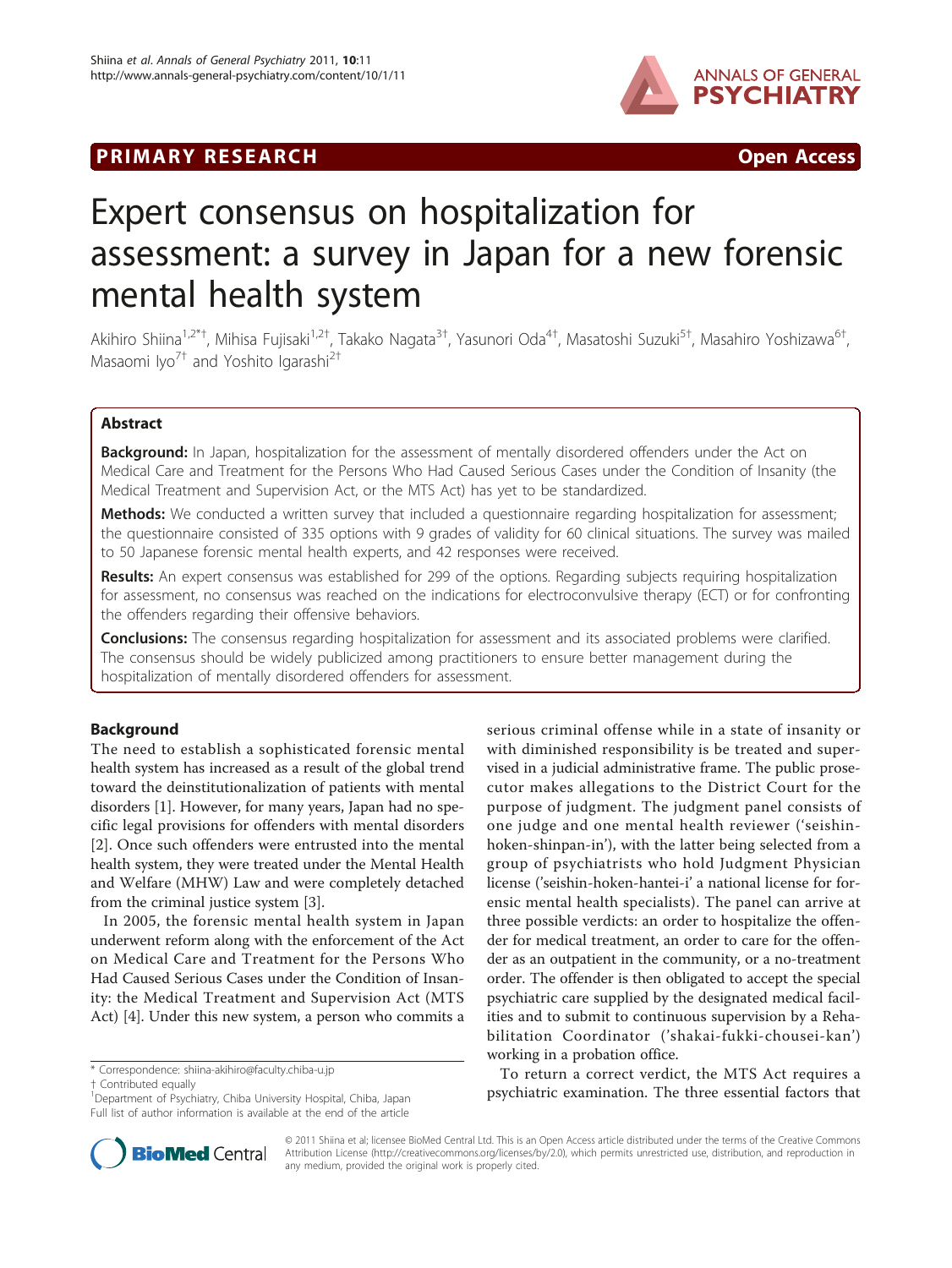must be examined when making a treatment order decision are the nature and severity of the mental disorder and its relationship to the offense, the offender's 'treatability' or responsiveness to psychiatric treatment, and the factors that could hinder the person's rehabilitation and the likelihood of a second offense. The offender should be hospitalized for 2 to 3 months during the psychiatric examination, while continuing an appropriate course of psychiatric treatment; this hospitalization period for assessment is known as 'kantei-nyuin' [[5\]](#page-9-0).

In 2008, the Japanese Government published a list of 239 Japanese mental hospitals (1.9 per 1,000,000 of the population) for the purpose of hospitalization for assessment of mentally disordered offenders [[6\]](#page-9-0). However, the criteria used to select these facilities are vague.

The MTS Act hardly regulates even the minimum requirements for these facilities. Therefore, remarkable variations exist in the hospitalization conditions for these patients, such as in the availability of human resources, the diagnostic and therapeutic strategies in use, the attitudes regarding ethical issues, and the physical facilities themselves. It had been reported that about 60% to 80% of psychiatrists who treat offenders in designated inpatient facilities find problems with the written reports of psychiatric examinations conducted and written at the assessment stage [[7\]](#page-9-0). In addition, while it is recommended that offenders be treated by a multiple disciplinary team (MDT) similar to that used for regular acute psychiatric care [[8\]](#page-9-0), this recommendation was not known at 14% of the facilities that were surveyed [\[9](#page-9-0)].

To minimize the variation, and to improve the quality of the assessment, we conducted a written survey that was delivered by mail to leading Japanese forensic mental health experts, and clarified the expert consensus regarding hospitalization for assessment.

# Methods

# Creating the surveys

To create the questionnaire, we formed a working team comprised of judgment physicians, psychiatrists with experience conducting psychiatric examinations, and doctors belonging to facilities for hospitalizations and assessment of mentally disordered offenders. Then, we attempted to extract suitable questionnaire items, which we classified as general introductory questions regarding the characteristics of the facilities (including sections on the 'Structure' and 'Staff') or detailed questions regarding management (including sections on 'Items Before the Start of Examination', 'Diagnosis and Treatment', 'Issues Regarding Informed Consent and Forced Treatment', 'Judgment', and 'Hypothetical Clinical Situations'). We also referred to reviews in the literature to extract questions [\[7](#page-9-0),[10](#page-9-0)]. We then collected the opinions of several experts in an exploratory committee examining 'Research on the Improvement of the System of Hospitalization for Assessment' and revised the questionnaire. Using the above-described procedure, we developed a 60-question survey with 335 options. A sample of the questions is presented in Table [1.](#page-2-0)

# Rating scale

For the 335 options in the survey, we asked the experts to evaluate the appropriateness of the option using a 9-point scale that was slightly modified from the format developed by the RAND Corporation for ascertaining expert consensus. To develop this rating scale, we referred to the expert consensus guideline series developed by Expert Knowledge Systems, LLC [\[10\]](#page-9-0). The anchors of the rating scale are presented in Appendix 1.

# Composition of the expert panel

We identified 50 leading Japanese experts on forensic mental health, focusing on those individuals with extensive experience managing hospitalizations for assessment under the MTS Act. The experts were identified based on their published research in this area and/or their participation in the Japanese Society of Forensic Mental Health or a related association.

# Ethical issues

We reported the contents of this survey to the Ethical Council of the Graduate School of Medicine at Chiba University in advance, and the council declared that the survey did not pose any ethical problems. All the experts were given a written explanation of the purpose of the survey. All respondents provided their informed written consent to participate in the study.

# Data analysis for options scored on the rating scale

For each option, we first defined the presence or absence of a consensus as a distribution unlikely to occur by chance by performing a  $\chi^2$  test (P < 0.05) of the distribution of the scores across three ranges of appropriateness (7-9: appropriate; 4-6: unclear; 1-3: inappropriate). Next, we calculated the mean and 95% confidence interval (CI). A categorical rating of firstline, second-line, or third-line options was designated based on the lowest category in which the CI fell, with boundaries of 6.5 or greater for first-line (preferred) options, 3.5 or greater but less than 6.5 for second-line (alternate) options, and less than 3.5 for third-line (usually inappropriate) options. Among the first line options, we defined an option as 'best recommendation/ essential' if at least 50% of the experts rated it as 9. This analysis method was adopted after reference to an expert consensus guideline series [[10\]](#page-9-0).

Additionally, we extracted all the items included in the present questionnaire that were also used in a previous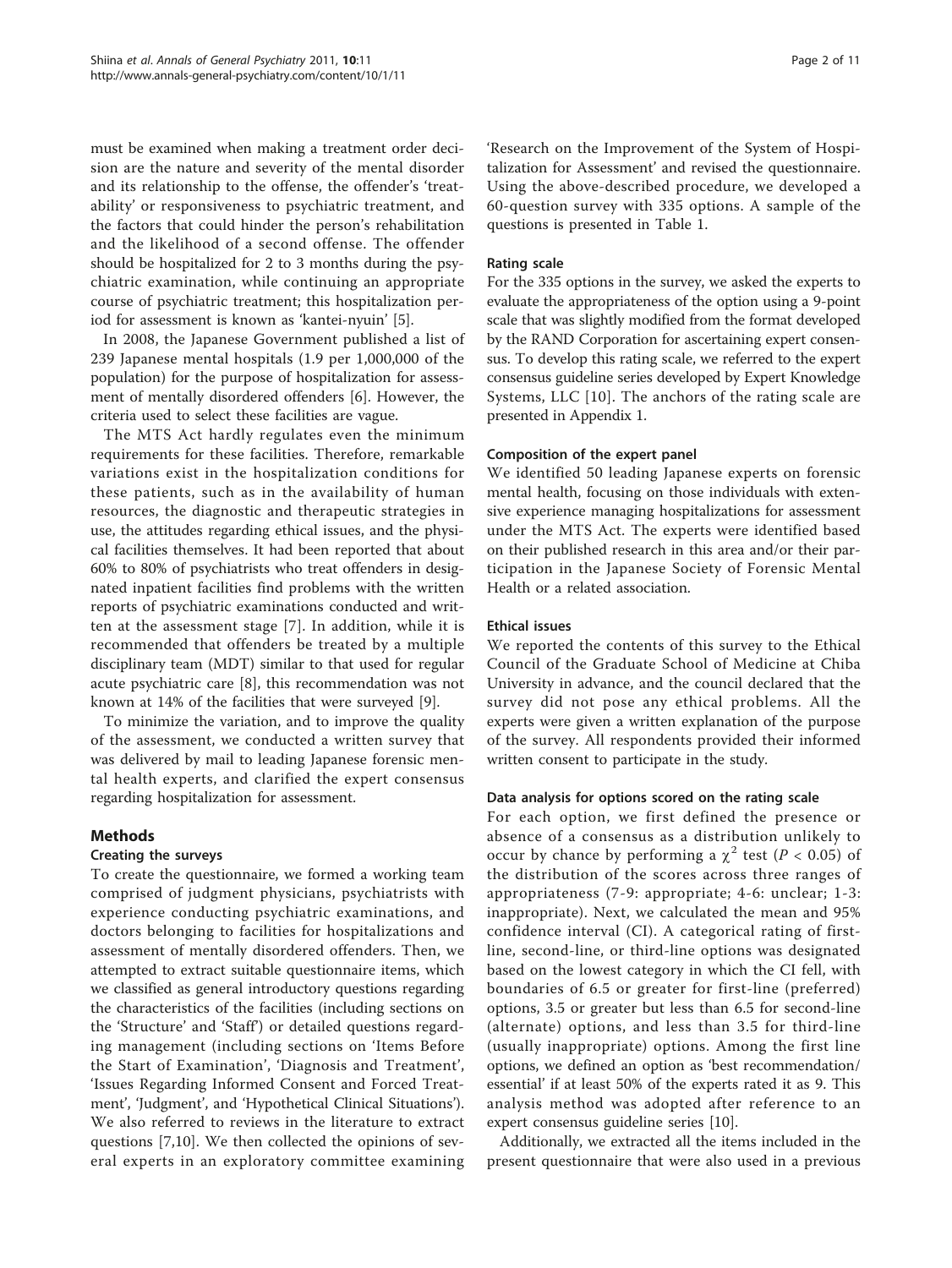<span id="page-2-0"></span>Please evaluate the following options for interventions with a subject who refuses to take medication because of a lack of insight into his or her psychiatric disorder, but who is not seriously aggressive

| (1) Explanation and persuasion                                  | 23  | 456 | 789 |  |
|-----------------------------------------------------------------|-----|-----|-----|--|
| (2) Forced medication using liquid or oral disintegrating drugs | 23  | 456 | 789 |  |
| (3) Forced intravenous or intramuscular injection               | フ3  | 456 | 789 |  |
| (4) Forced depot injection                                      | 23  | 456 | 789 |  |
| (5) Masked medication                                           | -23 | 456 | 789 |  |
| (6) Electroconvulsive therapy                                   | -23 | 456 | 789 |  |
| (7) Forced medication using a nasal tube                        |     | 456 | 789 |  |

questionnaire survey [[7](#page-9-0)] to collect the general opinions of forensic psychiatrists. We then compared the two sets of results to justify the present survey by evaluating the differences between the expert consensus and the general opinion of forensic psychiatrists.

#### Results

#### Response rate

We received responses from 42 (84%) of the 50 experts to whom the survey was sent. Two of the respondents were female and the rest were male. Of the 42, 2 were professors in the psychiatric department of a university, 14 belonged to a national hospital, 20 belonged to a prefectural hospital, and 6 belonged to a private hospital. All the respondents held a national license as a Designated Physician ('seishin-hoken-shitei-i') under the MHW Law and Judgment Physician in the MTS Act. Furthermore, all the respondents were over 35 years of age and had at least 10 years of experience in psychiatric practice.

All 42 responders answered all the questions adequately. No doubts or criticisms regarding the questionnaire were noted by the experts.

#### Degree of consensus

Of the 335 options rated using the 9-point scale, a consensus was reached for 299 (89.3%) options, as defined by the presence of statistical significance using a  $\chi^2$  test.

A total of 113 options were defined as first-line options, of which 29 options were defined as 'best recommendation/essential'. In all, 109 options were defined as second-line options. The remaining 77 options were defined as third-line or usually inappropriate options (see Figure 1).

### Structure

This section consisted of six questions aimed at determining the necessary resources for the appropriate administration of hospitalizations for assessment.

As facilities for the hospitalized assessment of mentally disordered offenders, the best recommendation of

the experts was the National Center Hospital, National Center for Neurology and Psychiatry (NCH-NCNP) (mean 8.07; 95% CI 7.62 to 8.53) or an establishment with a specialized facility for the exclusive use of psychiatric examinations (mean 8.03; 95% CI 7.53 to 8.52). For psychiatric examinations, a psychiatric emergency ward (mean 7.61; 95% CI 7.1 to 8.12) or, as a minimum requirement, a psychiatric acute-phase care unit (mean 7.45; 95% CI 6.77 to 7.58) were recommended as firstline options. Medical examination rooms with multiple exit doors (mean 7.64; 95% CI 7.19 to 8.1) were recommended. To prevent self-hanging, a shower without a hose in each bedroom (mean 7.24; 95% CI 6.8 to 7.68) was recommended. As for patient amenities, a television (mean 7.07; 95% CI 6.57 to 7.58) and newspapers (mean 7.26; 95% CI 6.76 to 7.76) were recommended.

#### Staff

In this section, we addressed the need for human resources using 16 questions. The participation of Judgment Physicians (mean 8.29; 95% CI 7.93 to 8.54) and

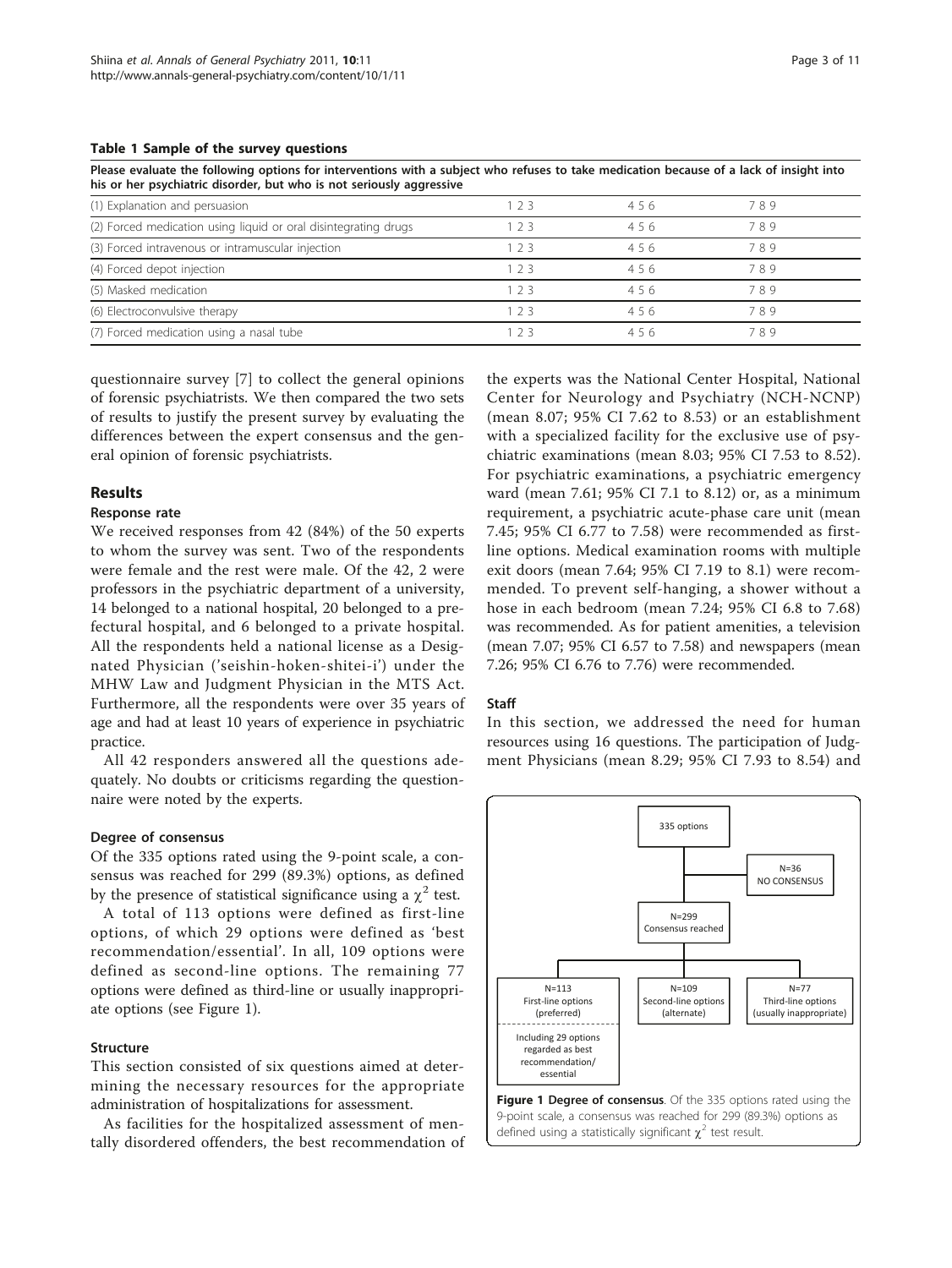Designated Physicians (mean 8.24; 95% CI 8.01 to 8.56) in the hospitalization process was deemed essential. At least 1 staff nurse per 10 inpatients in the assessment ward (mean 7.10; 95% CI 6.56 to 7.64) was recommended. The participation of psychiatric social workers (mean 8.24; 95% CI 7.88 to 8.66) and psychotherapists (mean 8.29; 95% CI 7.87 to 8.7) was also deemed essential. The participation of occupational therapists (mean 7.57; 95% CI 7.07 to 8.07) was recommended. However, a consensus was not reached on whether psychiatric social workers or occupational therapists should be involved in the writing of the examination report.

The formation of an MDT for the psychiatric examination (mean 7.62; 95% CI 7.15 to 8.09) was recommended. However, a consensus was not reached on whether the team should include pharmacists and dietitians or how often the team meetings should be held.

In cases of hospitalization for assessment, the court appoints a case examiner. It was recommended that the examiner not participate in the treatment of the subject directly, but rather that the examiner discusses the treatment strategy with the physician in charge of the subject from time to time (mean 7.17; 95% CI 6.67 to 7.66). In cases where the examiner and the physician in charge disagreed regarding the treatment strategy, the experts did not agree on a first-line option but recommended that the examiner and physician in charge continue their discussion (mean 6.61; 95% CI 5.95 to 7.27). They also recommended that the final decision regarding treatment should be made by the physician in charge (mean 6.56; 95% CI 6.05 to 7.07).

#### Items before the start of examination

This section addressed the procedure for accepting offenders to be examined, along with some other institutional issues, and consisted of six questions.

When consulted regarding the acceptance of an offender requiring hospitalization for assessment, the experts did not show any particular first-line options regarding the provision of advance information about the offender. Instead, they preferred to use the offender's category of offense (mean 6.48; 95% CI 5.69 to 7.27) when deciding on either the acceptance or rejection of an offender.

The issue of whether or not medical students should participate in the hospitalization for assessment process did not reach consensus.

#### Diagnosis and medical treatment

This section contained questions regarding basic approaches for managing subjects and consisted of six questions.

An interview with the subject (mean 8.55; 95% CI 8.28 to 8.82) and the checking of vital signs (mean 8.74; 95% CI 8.59 to 8.89) on the first day of admission were deemed essential. A family interview (mean 8.55; 95% CI 8.25 to 8.84), consultation with the rehabilitation coordinator in the probation office (mean 8.50; 95% CI 8.22 to 8.78), blood exams (mean 8.81; 95% CI 8.67 to 8.95), intelligence tests (mean 8.43; 95% CI 8.19 to 8.67), personality tests (mean 8.26; 95% CI 7.96 to 8.56) and electroencephalograms (mean 8.21; 95% CI 7.9 to 8.52) performed during the hospitalization period were all deemed as essential. A brain magnetic resonance imaging (MRI) examination (mean 7.40; 95% CI 6.93 to 7.88) was also recommended.

Regarding medication, the prescription of medications to the offenders in the same manner as for other patients with mental disorders (mean 8.24; 95% CI 7.95 to 8.53) was recommended. Regarding psychotherapy, supportive psychotherapy (mean 7.85; 95% CI 7.43 to 8.27) consisting of rapport (mean 7.68; 95% CI 7.16 to 8.2) and psychoeducation (mean 7.22; 95% CI 6.69 to 7.75) were recommended as first-line options.

#### Issues regarding informed consent and forced treatment

This section contained eight questions regarding core ethical problems and systematic issues associated with involuntary hospitalization.

The experts recommended that every possible effort to be made to obtain informed consent from the offenders but that the necessary treatment should be enforced upon the patient if consent was not obtained (mean 7.51; 95% CI 7.15 to 7.88). During hospitalization, the need for seclusion or restrictions should be evaluated on a flexible basis (mean 7.52; 95% CI 7 to 8.05), and even if seclusion is decided upon, once the subject has calmed down, the experts recommended that the dayroom be made available to the subjects for a limited time (mean 7.93; 95% CI 7.66 to 8.2) and/or under the observation of the medical staff (mean 7.93; 95% CI 7.62 to 8.24). Seclusion and restriction were to be considered in situations where direct violence to other patients (mean 8.31; 95% CI 8.03 to 8.59), violent behavior or threats of violence towards the staff (mean 7.81; 95% CI 7.49 to 8.13), destroying equipment in the ward (mean 7.81; 95% CI 7.46 to 8.16), clear attempts at suicide (mean 8.19; 95% CI 7.89 to 8.49), or impulsive selfdestructive behavior (mean 7.57; 95% CI 7.19 to 7.95) were possibilities.

#### Judgment

A panel must judge the acts of the offender and deliver a verdict. This section concerned the judgment process and consisted of four questions.

The experts recommend that the offender's own motivation to recover over the course of hospitalization be carefully evaluated (mean 7.69; 95% CI 7.26 to 8.13). Even after the completion of the psychiatric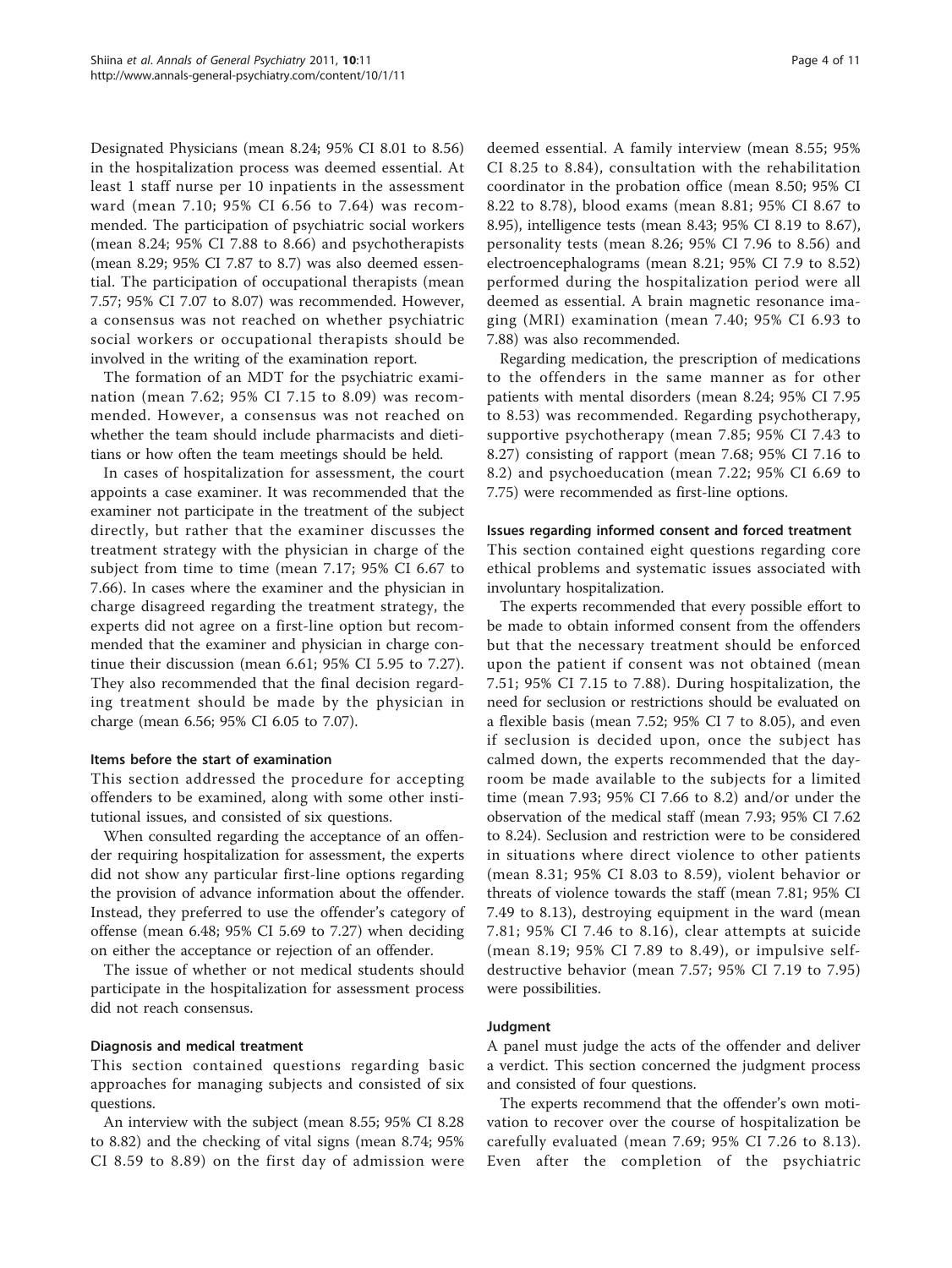examination, the continuation of maintenance therapy (mean 8.12; 95% CI 7.69 to 8.55) or therapy to improve his/her mental status (mean 7.05; 95% CI 6.56 to 7.54) until the time of the final judgment was recommended. If the status of the subject changed, leading to a reconsideration of the diagnosis once the results of the psychiatric examination had been reported, a quick report to the panel (mean 8.22; 95% CI 7.87 to 8.53) was essential.

# Hypothetical clinical situations

This section covered several situations that have yet to be adequately addressed in Japan and consisted of 14 questions.

When examining a subject who has committed a homicide, who does not exhibit any obvious psychotic symptoms, and whose past history is unknown, the experts recommend careful observation without medication for a number of days (mean 7.07; 95% CI 6.58 to 7.57).

Regarding the treatment of a subject who refuses to take medication because of a lack of insight into his or her psychiatric disorder, but who is not seriously aggressive (see Figure 2), the experts recommended that only explanation and persuasion be used as treatment options (mean 7.93; 95% CI 7.56 to 8.27).

Regarding the topic of confronting the subject about his or her offense, the experts did not reach a consensus (see Figure [3](#page-5-0)); they did not recommend avoiding any mention of the offense (mean 2.81; 95% CI 2.31 to 3.31).

The experts did not necessarily approve of the use of electroconvulsive therapy (ECT) if the offender refused to eat or take drugs because of suicidal thoughts (see Figure [4\)](#page-6-0) or after a neuroleptic malignant syndrome caused by previous medications (see Figure [5\)](#page-7-0).

# Comparison of expert consensus and general opinions of forensic psychiatrists

Five items were identified as having the same content as questions included in a past questionnaire survey examining the general opinions of forensic psychiatrists.

In the staff section, regarding the relationship between the case examiner and the physician in charge, 39 of the 105 respondents (37.1%) in the previous survey chose the option 'the case examiner should also be the

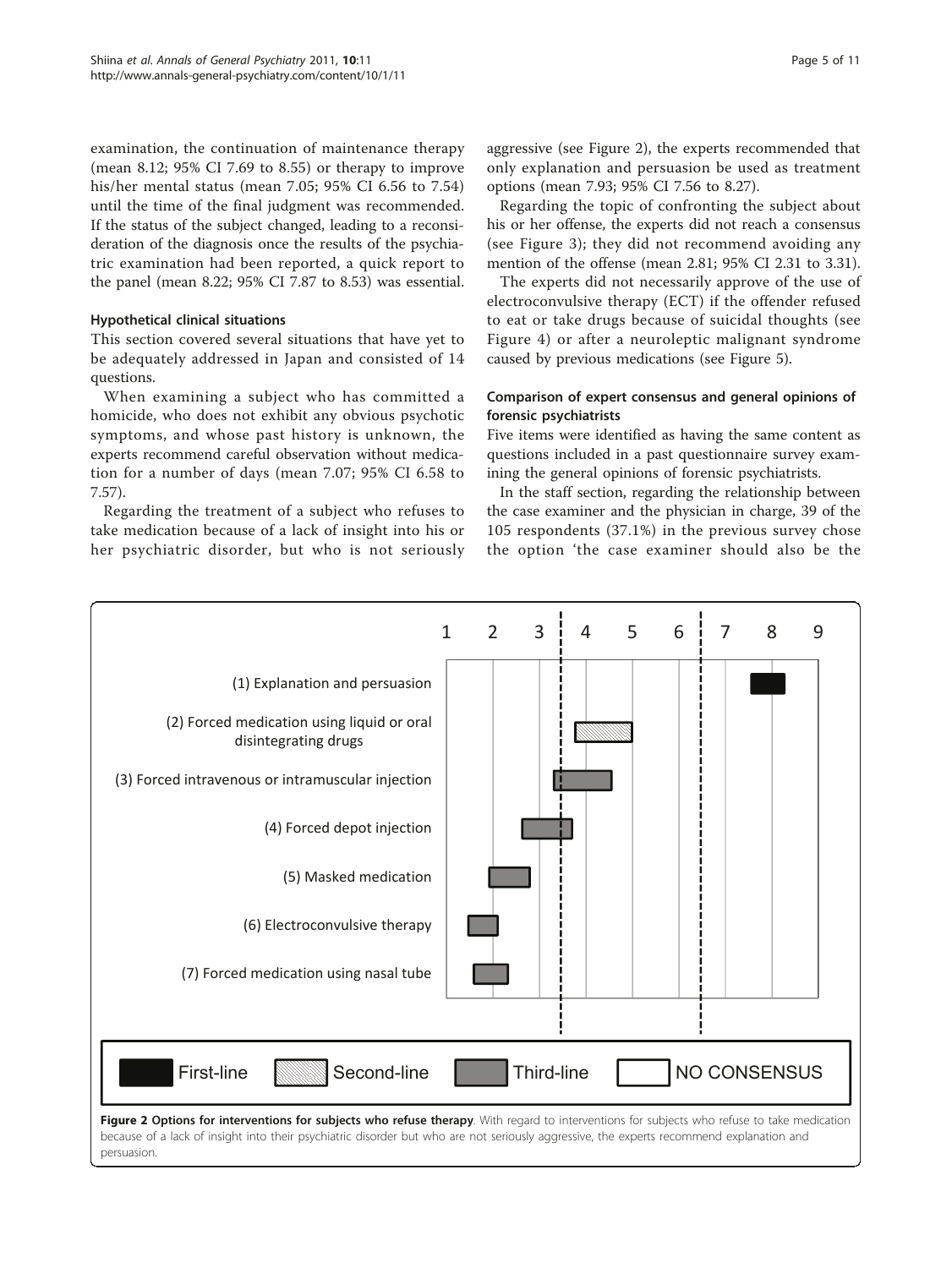<span id="page-5-0"></span>

physician in charge'. This option did not reach a consensus (mean 4.60; 95% CI 3.85 to 5.34) in the present survey. Only 12 of the 42 experts (28.6%) marked this option as being appropriate. However, the percentage of participants who marked this option as being appropriate was not statistically different between the two surveys (Fisher's exact test,  $P = 0.32$ ).

In the diagnosis and medical treatment section, 67 of the 105 respondents (63.8%) in the previous survey chose the option 'to prescribe medications for the offenders in the same way as they would other patients with mental disorders'. As described above, this option reached consensus (mean 8.24; 95% CI 7.95 to 8.53) in the present survey. Of the 42 experts, 40 (95.2%) marked this option as being appropriate. The percentage of participants who marked this option as being appropriate was significantly different between the two surveys (Fisher's exact test,  $P < 0.001$ ).

Regarding issues concerning informed consent and forced treatment, 20 of the 105 respondents (19.0%) in the previous survey chose the option 'continue seclusion (for 1 week or more) even if the offender has calmed down'. This option was not supported by experts (mean 2.14; 95% CI 1.74 to 2.54) in the present survey. None of the experts marked this option as being appropriate. The percentage of participants who marked this option as being appropriate differed significantly between the two surveys (Fisher's exact test,  $P < 0.01$ ).

Regarding hypothetical clinical situations, 33 of the 107 respondents (30.8%) in the previous survey selected the option 'confront the subject regarding his or her offense aggressively'. The experts defined this option as an alternate treatment (mean 5.83; 95% CI 5.22 to 6.45) in the present survey. Of the 42 experts, 16 (38.1%) marked this option as being appropriate. The percentage of participants who marked this option as being appropriate was not significantly different between these two surveys (Fisher's exact test,  $P = 0.40$ ). Regarding the use of ECT, 57 of 105 respondents (54.3%) in the previous survey chose the option 'electroconvulsive therapy should not be performed during the assessment process'. This option did not reach a consensus (mean 5.14; 95% CI 4.34 to 5.95) in the present survey. Of the 42 experts, 16 (38.1%) marked this option as being appropriate. The percentage of participants who marked this option as being appropriate was not significantly different between these two surveys (Fisher's exact test,  $P = 0.08$ ).

The above results are summarized in Table [2](#page-7-0).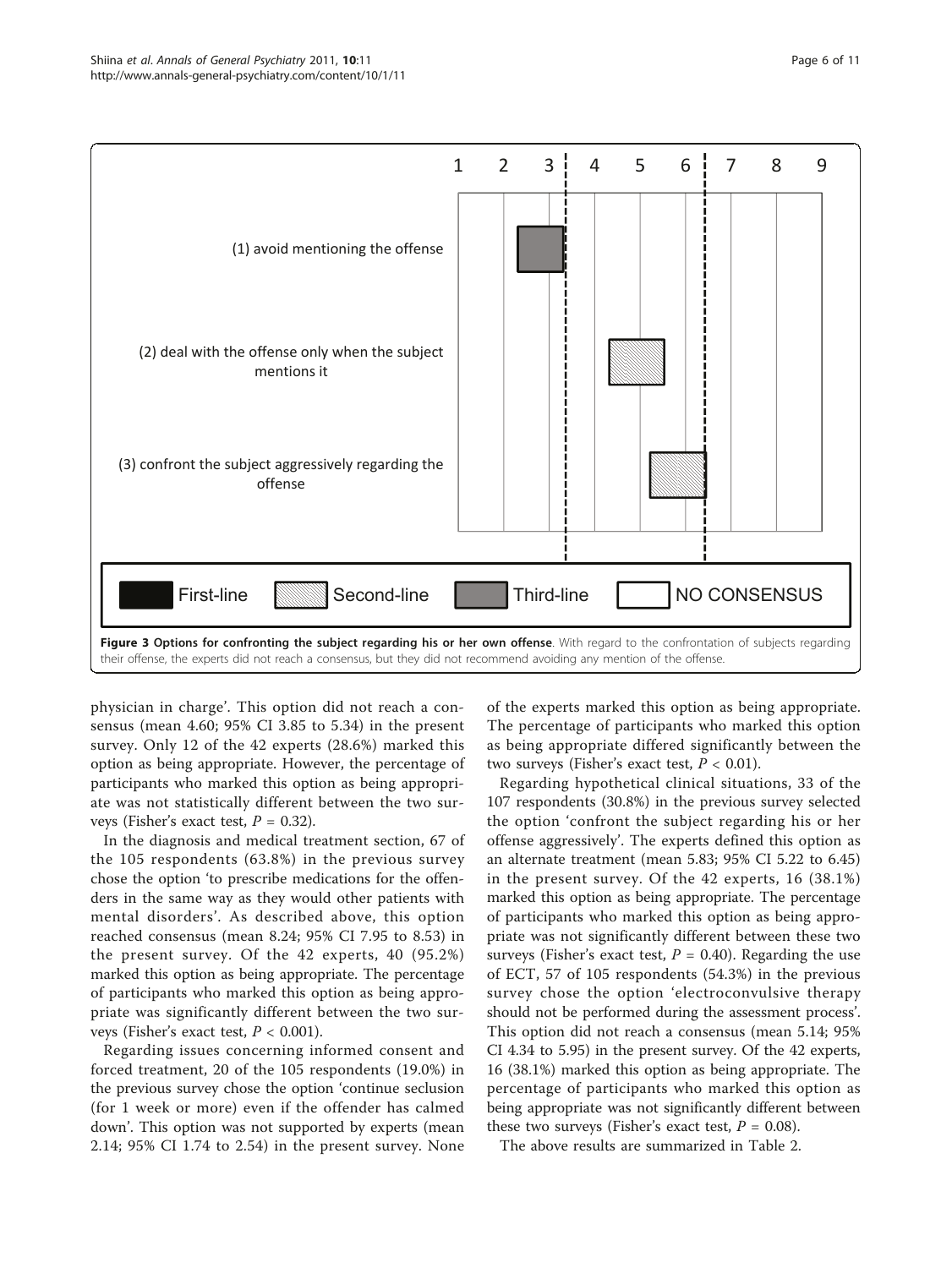<span id="page-6-0"></span>

# **Discussion**

In the present study, we distributed a written survey to Japanese forensic mental health experts concerning hospitalization for assessment under the new forensic mental health system in Japan. An expert consensus was established for 299 of the 335 options. The results clarified the expert consensus and the current problems associated with the hospitalization for assessment system.

The purpose of hospitalization for the assessment of offenders with mental disorders who have committed serious crimes is to determine the nature and severity of the mental disorder and its relationship to the act, the subject's 'treatability' or responsiveness to psychiatric treatment, and the factors expected to hinder the person's rehabilitation, enabling their best management [\[4](#page-9-0)]. Therefore, adequate security is necessary, along with high-quality medical care that includes a well developed infrastructure and staff at the assessment facility.

Regarding infrastructure, the majority of experts named the NCH-NCNP and a specialized facility exclusively dedicated to psychiatric examinations as the best options for use as an assessment facility. Designated medical facilities for inpatient treatment that have been newly established by the MTS act are well equipped for both the security and comfort of the patients. Whether detailed brain imaging systems that are not available at all facilities, such as positron emission tomography or single photon emission computed tomography, are necessary for all offenders subjected to a hospitalization for assessment remains uncertain. Nonetheless, subjects with suspicious organic brain syndromes, including dementia, who exhibit behavioral and psychological symptoms have been reported [[11](#page-9-0)]. Brain-imaging systems may be necessary for the accurate diagnosis of these subjects. Indeed, the experts selected MRI as a first-line option for necessary equipment. A facility that specializes exclusively in psychiatric examinations should be equipped with these machines in addition to the capability of providing adequate security equal to that of a designated medical facility for inpatient treatment.

Regarding staff, the experts claimed that the participation of the Judgment Physicians and the Designated Physicians in the activities at the assessment facility was essential. For appropriate psychiatric examinations, they also recommended that a relatively high nursing staff ratio of 1 nurse for every 10 subjects be adopted. The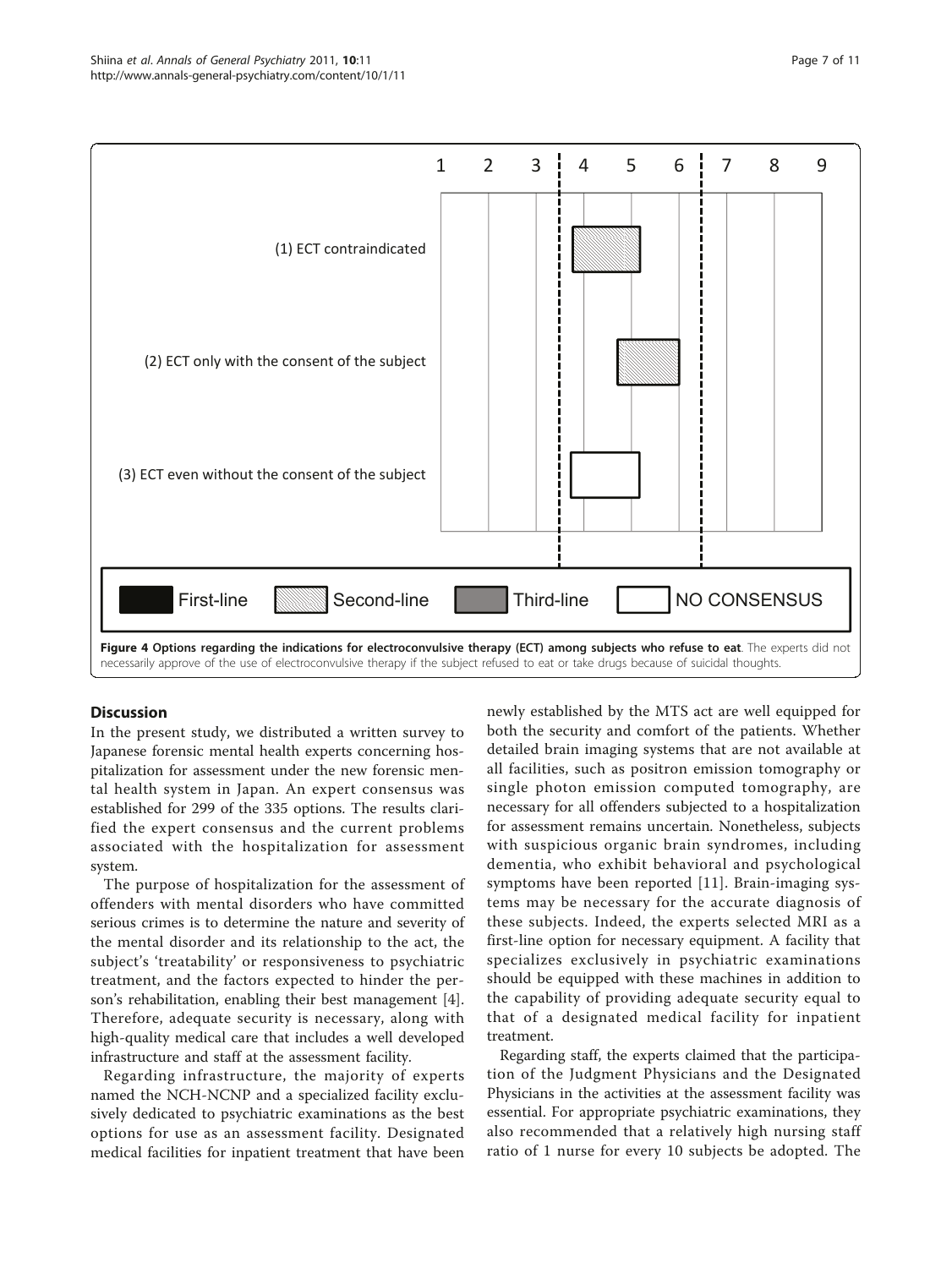<span id="page-7-0"></span>

ratio of 1 nurse per 10 subjects is nearly equal to that in most psychiatric acute-phase care units in Japan and similar to that in the US and Italy but lower than that of specialized forensic psychiatric wards in England, The Netherlands or Japan [[12\]](#page-9-0). Psychiatric social workers and psychotherapists were also deemed essential. The participation of occupational therapists was also recommended. These results suggest that the subjects' behavior, including their interpersonal actions and their responses to medical treatment, should be evaluated by an MDT using intensive psychotherapeutic approaches

under minimal seclusions or restrictions. Nonetheless, the majority of facilities performing hospitalizations for assessment are not equipped with psychiatric emergency wards or psychiatric acute-phase care units with access to these necessities [\[7](#page-9-0)]. Thus, many psychiatric examinations appear to be performed in inadequate environments, potentially resulting in serious problems.

Regarding psychiatric examinations during the period of hospitalization, family interviews, consultation with Rehabilitation Coordinators in the probation office, typical laboratory medical examinations, intelligence tests,

| Table 2 Differences between general opinion and expert consensus |  |
|------------------------------------------------------------------|--|
|------------------------------------------------------------------|--|

| Option                                                                                                                        | Rate of appropriateness |                | P value   |
|-------------------------------------------------------------------------------------------------------------------------------|-------------------------|----------------|-----------|
|                                                                                                                               | General                 | <b>Experts</b> |           |
| The case examiner should also be the physician in charge                                                                      | 39/105 (37.2%)          | 12/42 (28.6%)  | NS.       |
| Medications should be prescribed to offenders in the same manner as they would be for other<br>patients with mental disorders | 67/105 (63.8%)          | 40/42 (95.2%)  | < 0.001   |
| Continue seclusion (for 1 week or more) even if the offender calms down                                                       | 20/105 (19.0%)          | 0/42(0%)       | < 0.01    |
| Confront the subject aggressively regarding his or her offense                                                                | 33/107 (30.8%)          | 16/42 (38.1%)  | <b>NS</b> |
| Electroconvulsive therapy should not be used during the assessment process                                                    | 57/105 (54.3%)          | 16/42 (38.1%)  | <b>NS</b> |
| P values were assessed by Fisher's exact test.                                                                                |                         |                |           |

NS = not significant.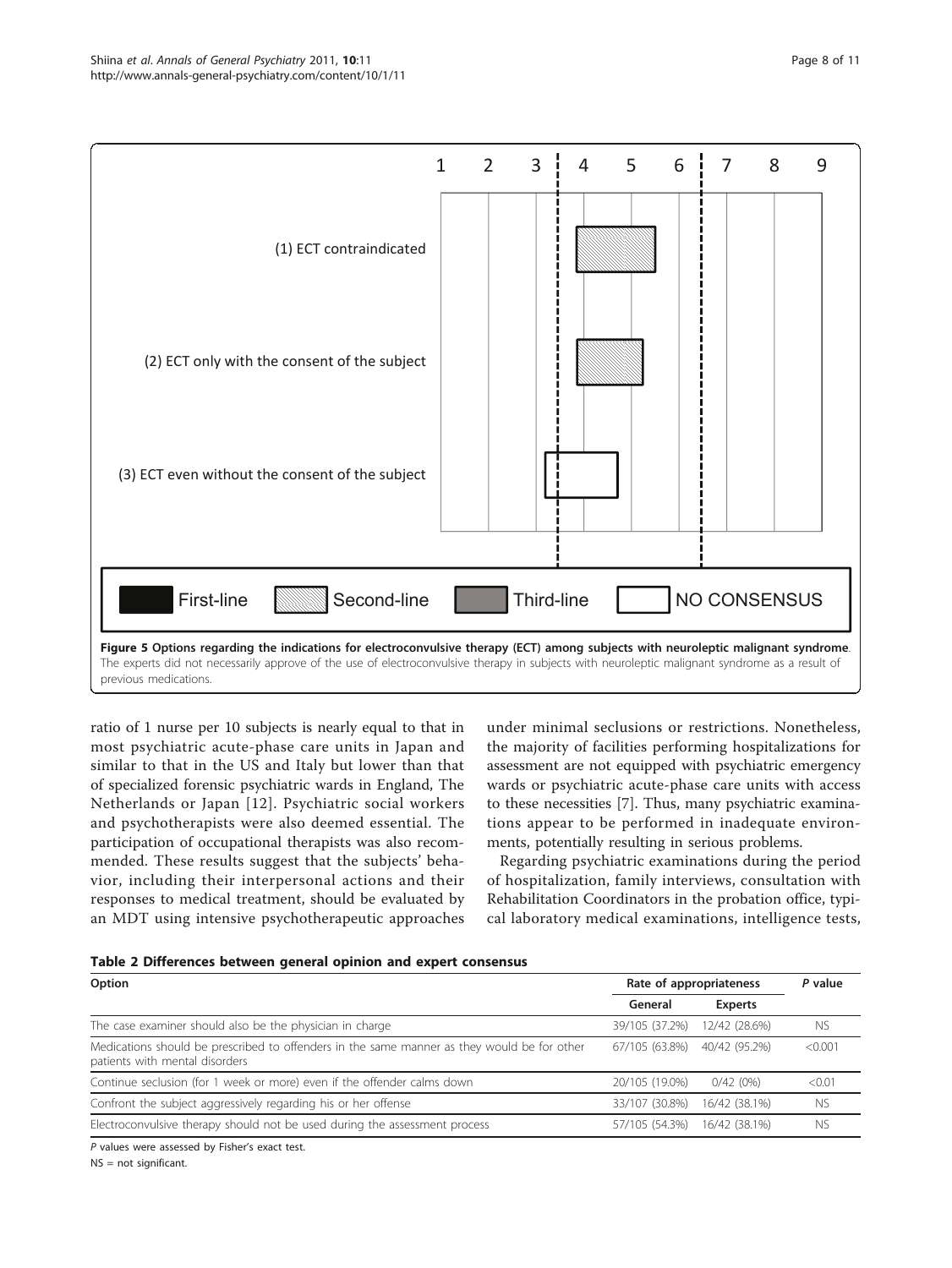personality tests, and electroencephalograms were deemed essential. Regarding the individuals who should be responsible for writing the examination reports, Judgment Physicians, Designated Physicians and psychotherapists were deemed as being essential to the reporting process, but a consensus was not reached regarding psychiatric social workers or occupational therapists.

Regarding the treatment of the subject during the process, the consensus was that the examiner appointed by the court must not directly treat the subject, but rather should discuss the treatment strategy with the physician in charge of the subject from time to time. If the opinions of the examiner and the physician in charge were conflict regarding the treatment strategy, the experts did not agree on a first-line option, but recommended that the examiner and physician in charge continue their discussion and that the final decision regarding treatment should be made by the physician in charge. The expert consensus indicated the importance of an MDT in the performance of the psychiatric examination. Since there may be a risk of a dual-role dilemma between the evaluator and the therapist if the examiner and the physician in charge are the same person [[13](#page-9-0)], the examiner must not be the physician in charge of the subject [[8](#page-9-0)]. However, this principle is not well known to forensic psychiatrists in Japan. A certain period of time exists between the end of the psychiatric examination and the judge's determination, and the expert consensus is that medical treatment should be continued during this time to maintain or improve the subject's mental status. These results indicate that the hospitalization for assessment system is meant not only to evaluate the offender, but also as a means of therapy.

Regarding the use of ECT, the experts' opinions varied considerably. Ethical issues regarding the use of ECT for forensic patients are often discussed [\[14](#page-10-0)], but some forensic subjects with mental disorders actually require ECT. Witzel reported a patient with psychotic depression who was successfully treated using ECT in a forensic psychiatric hospital, supporting the need for ECT in forensic mental health [\[15\]](#page-10-0). In Japan, one case report described the use of ECT for a forensic patient after the approval of an ethical council at a designated medical facility for inpatient treatment [[16\]](#page-10-0), although ethical councils are not always present at hospitalization for assessment facilities. Another ECT issue is the risk of amnesia, which can be an adverse effect of ECT and may complicate the accurate evaluation of the subject's mental status. At present, the Japanese research group in forensic psychiatry does not recommend the use of ECT, except in very rare situations [[17](#page-10-0)]. Japanese forensic psychiatrists seem to dislike using ECT [[7](#page-9-0)]. The experts also hesitated to use ECT for forensic patients. Overall, the indications for ECT during the hospitalization for assessment process may be limited to life-threatening situations.

The experts recommended that the physician in charge make every possible effort to obtain informed consent from the subject before providing medical treatment but agreed that the necessary treatment should be forced upon the subject if consent cannot be obtained. They also recommended that the need for seclusion or restriction be carefully evaluated and that if a decision to seclude the subject is made, the subject should still be given access to the dayroom for a limited time or while under the observation of the medical staff once he or she has calmed. Above all, the experts recommended that decisions regarding forced treatment during hospitalization for assessment should be made in the same manner as those for general psychiatric treatment. However, this principle has not yet spread among forensic psychiatrists in Japan.

The decision as to whether offenders should be confronted with their own offenses during the hospitalization for assessment process is a complicated one. In forensic settings, psychiatrists often experience the dual-role dilemma of having to evaluate the offender and also act as his or her therapist [[13](#page-9-0)]. In a therapeutic context, it is very important for forensic subjects to reflect on their own past behaviors, and such confrontation methods are effectively used in designated medical facilities in Japan [\[18,19](#page-10-0)]. However, such confrontations may create heavy burdens for both the offenders and the medical staff in the context of hospitalizations for assessment. When subjects express their emotions and ideas about their own offenses during the psychiatric examination, it may be important that the medical staff attend to the subjects' confusion and record their emotions without criticism [[20](#page-10-0)].

A limitation of the present research is that the 60 question items included in the survey could not cover all the issues regarding hospitalization for assessment. Although we created the questionnaire used in the present study based on a detailed review and hearing, other problems that we did not consider may be present. Further investigation, possibly including the distribution of a second questionnaire to experts in this field, is needed in the future.

# Conclusions

To the best of our knowledge, this is the first report to survey the attitudes and ideas of forensic mental health experts regarding the hospitalization for assessment process in Japan. The expert consensus about the process is summarized below. The facility should have the necessary infrastructure and human resources to perform adequate psychiatric examinations. MDTs consisting of several specialists should be formed before the start of the psychiatric examination. The examiner and the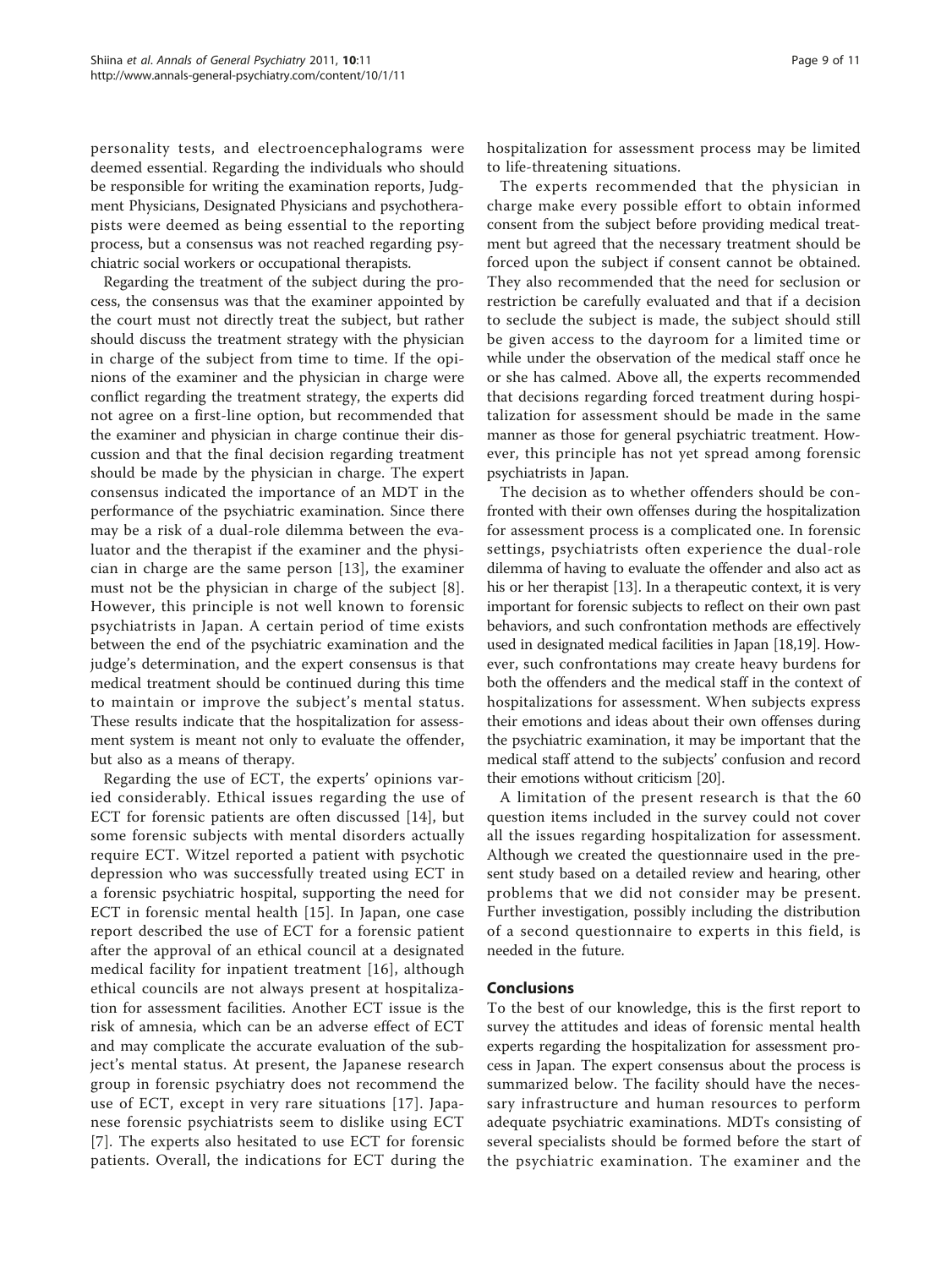<span id="page-9-0"></span>physician in charge should discuss the treatment strategy of the subject from time to time. Interviews with the subject and his/her family members, physical and mental examinations, and also brain imaging tests should be performed. Medications and non-invasive psychotherapy are recommended just as they are for patients with acute mental disorders. Practitioners should try to obtain informed consent from the patient for all therapies whenever possible and should minimize any seclusions or restrictions. After the completion of the psychiatric examination, therapeutic approaches should continue until the subject has left the facility, and if the status of the subject changes, it should be reported quickly to the court. A consensus was not reached regarding the indications for electroconvulsive therapy and how best to confront the subject with his/ her offense during the term of the hospitalization for assessment. The expert consensus differs from the general opinions of forensic psychiatrists in Japan in some aspects. Now that this expert consensus has been reached, it must be widely publicized among practitioners of forensic mental health and fine tuned through critical discussion to enable better management during the hospitalization for assessment process.

# Appendix 1

9. The option is extremely appropriate: I always choose to adopt it.

8. The option is usually appropriate: I usually choose to adopt it.

7. The option is usually appropriate: I often choose to adopt it.

6. It is unclear whether the option is appropriate: I choose to adopt it when the situation calls for it.

5. It is unclear whether the option is appropriate: I do not know whether to choose to adopt it.

4. It is unclear whether the option is appropriate: I choose to adopt it only in rare situations.

3. The option is usually inappropriate: I do not adopt it often.

2. The option is usually inappropriate: I seldom adopt it.

1. The option is extremely inappropriate: I never adopt it.

Note: In evaluating each option, first assess which range is most applicable to the option, 'appropriate (points 7-9)' 'inappropriate (points 1-3)' or 'unclear (point 4-6)', and then choose the most applicable point in the chosen range.

#### Acknowledgements

We are deeply grateful to the Japanese forensic mental health experts who participated in this research study by mail. This survey was supported by a

grant to YI from the Ministry of Health, Labour and Welfare in Japan as part of a research project entitled 'Research on the Improvement of the System of Hospitalization for Assessment'. A portion of the results were collected as research for working papers according to the demands of the Ministry of Health, Labour and Welfare and were sent to the government and close colleagues.

#### Author details

<sup>1</sup>Department of Psychiatry, Chiba University Hospital, Chiba, Japan. <sup>2</sup>Division of Law and Psychiatry, Chiba University Center for Forensic Mental Health, Chiba, Japan. <sup>3</sup>National Center Hospital of Neurology and Psychiatry, Tokyo, Japan. <sup>4</sup>Chiba Psychiatric Medical Center, Chiba, Japan. <sup>5</sup>Mobara Mental Hospital, Chiba, Japan. <sup>6</sup>Chiba Aoba Municipal Hospital, Chiba, Japan.<br><sup>7</sup>Department of Psychiatry, Chiba University Graduate School of Med <sup>7</sup>Department of Psychiatry, Chiba University Graduate School of Medicine, Chiba, Japan.

#### Authors' contributions

AS, MF, TN, YO, MS and MY conducted the questionnaire. AS conducted the statistical analysis. AS, MF, MI and YI wrote the manuscript. YI acted as the research administrator. All the authors have read and approved the final manuscript.

#### Competing interests

The authors declare that they have no competing interests.

Received: 27 June 2010 Accepted: 8 April 2011 Published: 8 April 2011

#### References

- 1. Salize HJ, Schanda H, Dressing H: [From the hospital into the community](http://www.ncbi.nlm.nih.gov/pubmed/19085409?dopt=Abstract) [and back again - a trend towards re-institutionalisation in mental health](http://www.ncbi.nlm.nih.gov/pubmed/19085409?dopt=Abstract) [care?](http://www.ncbi.nlm.nih.gov/pubmed/19085409?dopt=Abstract) Int Rev Psychiatry 2008, 20:527-534.
- Nakatani Y: [Psychiatry and the Law in Japan History and Current Topics.](http://www.ncbi.nlm.nih.gov/pubmed/11143956?dopt=Abstract) Int J Law Psychiatry 2000, 23:589-604.
- 3. Tsuchiya JK, Takei N: Focus on psychiatry in Japan. Br J Psychiatry 2004, 164:88-92.
- 4. Nakatani Y, Kojimoto M, Matsubara S, Takayanagi I: [New legislation for](http://www.ncbi.nlm.nih.gov/pubmed/19906429?dopt=Abstract) [offenders with mental disorders in Japan.](http://www.ncbi.nlm.nih.gov/pubmed/19906429?dopt=Abstract) Int J Law Psychiatry 2010, 33:7-12.
- 5. Murakami M: Development of guideline for forensic psychiatric assessment [in Japanese]. Jap J Clin Psychiatry 2009, 38:557-561.
- 6. Igarashi Y: Current situations and issues of the Act on Medical Care and Treatment for Persons Who Have Caused Serious Cases under the Condition of Insanity [in Japanese]. Jap J Forensic Mental Health 2009, 4:40-50.
- 7. Hirata T, Shiina A, Igarashi Y, Ueno K, Kawabata T, Kishi Y, Seto H, Hattori I, Hayashi H, Hirabayashi N, Matsuzaka A: Kantei-nyuin ni okeru iryotekikansatsu ni kansuru kenkyu heisei 18 nendo buntankenkyu houkokusho Tokyo, Japan: Ministry of Health, Labour and Welfare in Japan; 2007, [Annual report from 2006 of the research of medical observation in hospitalization for assessment. In Japanese].
- 8. Kodaka A: Kantei-nyuin to chiiki seishin hoken fukushi katudo [Hospitalization for assessment and the community mental health approach. In Japanese]. Jap Hosp Comm Psychiatry 2008, 50:132-133.
- 9. Shiina A, Oda Y, Suzuki M, Yoshizawa Y, Haraguchi T, Fujisaki M, Igarashi Y, Iyo M: 'The Act on Medical Care and Treatment for Persons Who Have Caused Serious Cases under the Condition of Insanity' - Issues and Challenges [in Japanese]. Jap Bull Social Psychiatry 2009, 18:252-258.
- 10. Allen MH, Currier GW, Carpenter D, Ross R, Docherty JP: The Expert Consensus Guideline Series Treatment of Behavioral Emergencies 2005. J Psych Practice 2005, 11(Suppl 1):1-112.
- 11. Oda Y, Fujisaki M, Suzuki M, Yoshizawa M, Haraguchi T, Shiina A, Igarashi Y, Iyo M: Ninchishou tono Kanbetsu ga mondaito natta rounenki mousousei-shougai no iryo-kansatsu-ho kantei-nyuin jirei [A case report of an elderly patient with a delusional disorder difficult to distinguish from dementia in hospitalization for assessment under the MTS act. In Japanesel. Jap J Forensic Mental Health 2010, 5:112.
- 12. Machino S, Nakatani Y, Yamamoto T: Shokuhou-seishinshougaisha no shoguh Tokyo, Japan: Shinzansha Publisher Co.,Ltd; 2005, [Treatment for offenders with mental disorders. In Japanese].
- 13. Robertson MD, Walter G: [Many faces of the dual-role dilemma in](http://www.ncbi.nlm.nih.gov/pubmed/18247198?dopt=Abstract) [psychiatric ethics.](http://www.ncbi.nlm.nih.gov/pubmed/18247198?dopt=Abstract) Aust N Z J Psychiatry 2008, 42:228-235.